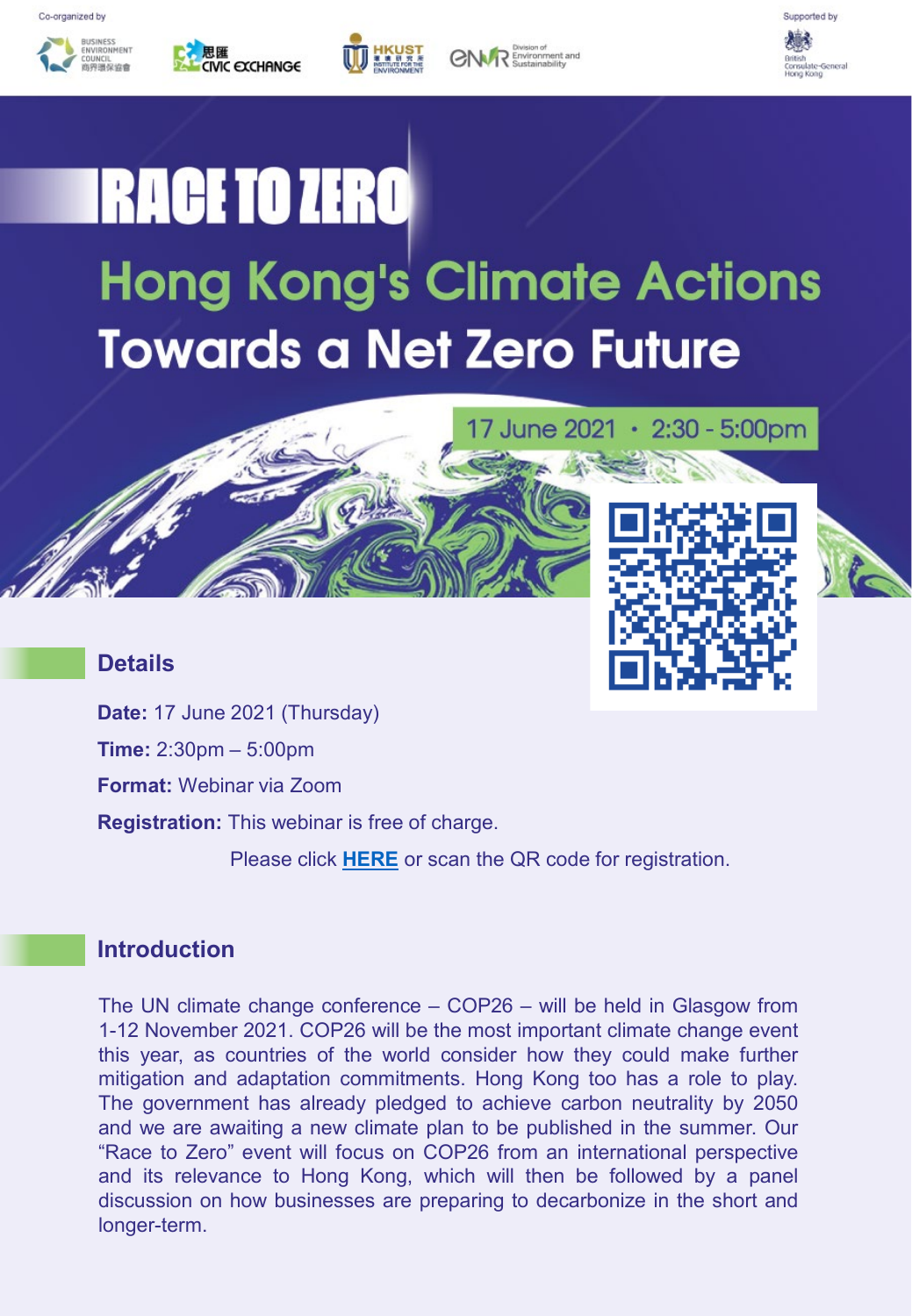







수술<br>Septish<br>British<br>Consulate-General<br>Hong Kong

## **Program**

| <b>Time</b>                                                                           | <b>Items</b>                                                                                                                                                                                                                                                                                              |
|---------------------------------------------------------------------------------------|-----------------------------------------------------------------------------------------------------------------------------------------------------------------------------------------------------------------------------------------------------------------------------------------------------------|
| 2:30 <sub>pm</sub>                                                                    | <b>Opening Remarks</b><br><b>Prof. Jimmy Fung, Associate Head and Professor, Division of Environment</b><br>and Sustainability, HKUST                                                                                                                                                                     |
|                                                                                       | <b>SESSION 1: COP26 and Its Global Relevance</b>                                                                                                                                                                                                                                                          |
| Moderated by Mr. Simon Ng, Director - Policy & Research, Business Environment Council |                                                                                                                                                                                                                                                                                                           |
| 2:35 <sub>pm</sub>                                                                    | <b>The Road to COP26</b><br>Mr. Ken O'Flaherty, the UK government's COP26 Regional Ambassador<br>to Asia-Pacific                                                                                                                                                                                          |
| 2:50pm                                                                                | <b>Panel Discussion</b><br>Mr. Richard Lancaster, CEO, CLP Holdings Limited<br>Prof. Qi Ye, Professor, Division of Public Policy, HKUST<br>$\bullet$<br>Mrs. Tamsin Heath, Acting British Consul General to Hong Kong and Macao<br>$\bullet$                                                              |
| 3:35pm                                                                                | <b>Break</b>                                                                                                                                                                                                                                                                                              |
|                                                                                       | <b>SESSION 2: Getting Hong Kong ready for Net Zero</b><br>Moderated by Prof. Christine Loh, Chief Development Strategist,<br><b>Institute for the Environment, HKUST</b>                                                                                                                                  |
| 3:45pm                                                                                | <b>Panel Discussion</b><br><b>Ir Thomas Ho, Chief Executive, Gammon Construction Limited</b><br>Ms. Ronnie Tung, Senior Manager, Research Project Design,<br>The Hong Kong Research Institute of Textiles and Apparel Limited<br>(HKRITA)<br>Ir Andrew Young, Associate Director (Innovation), Sino Group |
| 4:55pm                                                                                | <b>Closing Remarks</b><br>Prof. Christine Loh, Chief Development Strategist, Institute for the<br><b>Environment, HKUST</b>                                                                                                                                                                               |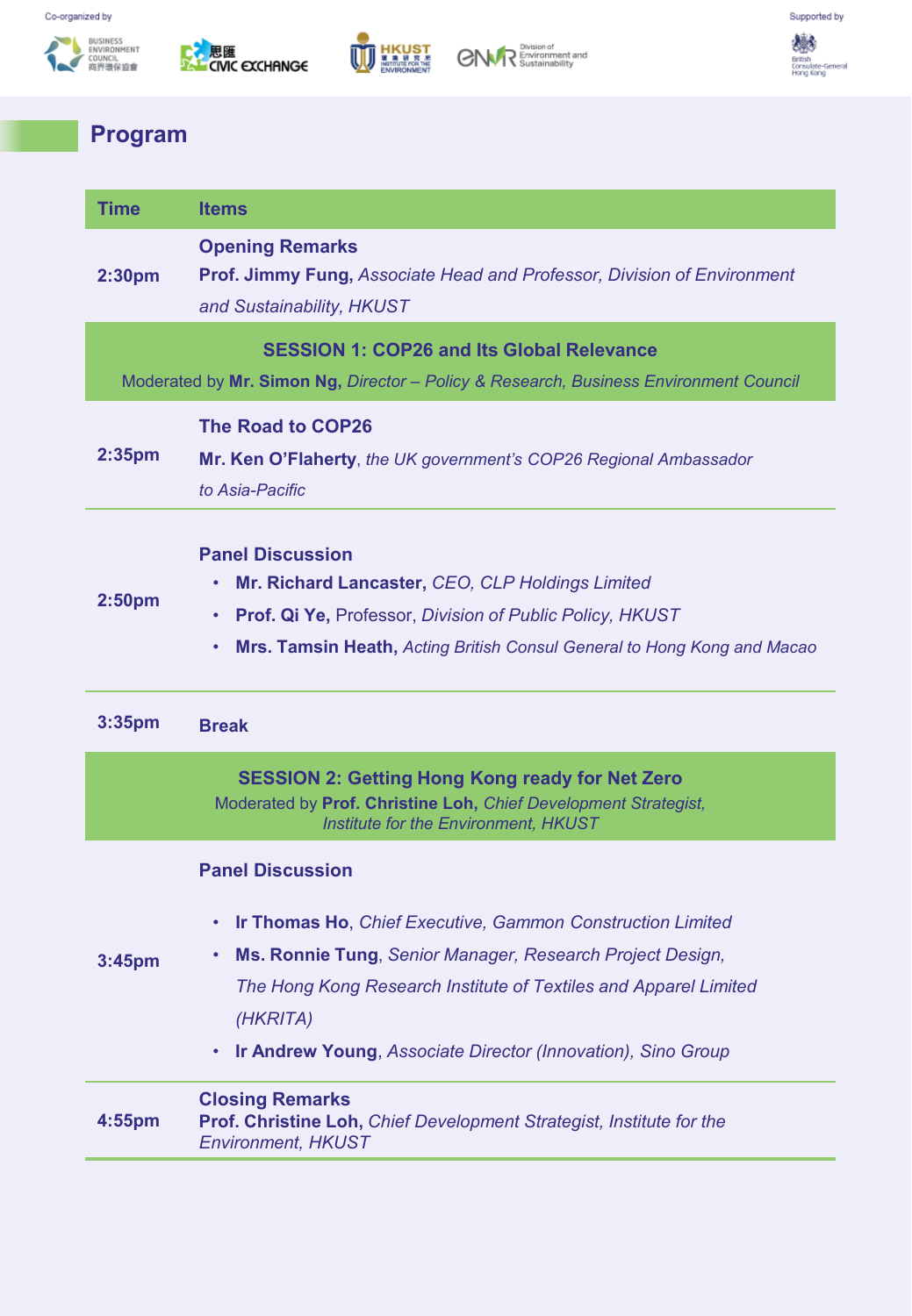







## **Speakers**

*(By last name in alphabetical order)*



**Mrs. Tamsin Heath** has been Deputy Consul General since August 2019. She moved from The Hague where she was Senior Strategy Advisor and Head of Public Affairs and Stakeholder Engagement at the Dutch Development Bank, FMO. Tamsin joined the Foreign and Commonwealth Office in 2005. She has previously served as Private Secretary to Permanent Under Secretary, Head of Yemen Team (including Charge d'Affaires Sana'a Jan 2012) and First Secretary Economic/Energy, British Embassy Riyadh.

Outside the FCO, Tamsin has worked for RBS Group Economics and HM Treasury.



**Ir Thomas Ho, JP** is Chief Executive of Gammon Construction Limited possesses over 40 years of experience in construction industry. He has been dedicated to spearheading project management and general management, safety initiatives, sustainable development and innovation excellence in the construction industry. He is very active in community services and professional associations' activities and is recognised by the industry as the figurehead in promoting excellence in construction management, as well as sustainable and quality construction. In recognition of his advanced mindset in advocating innovative and green construction initiatives, Thomas received the Outstanding Achievement Award from Hong Kong Institute of Construction Managers in 2018.

Thomas was the Inaugural Chairman of CITAC (Construction Innovation & Technology Application Centre) which served to develop the Centre to be the knowledge hub and to demonstrate local application. He is currently a Town Planning Board Member & CIC Council Member.



**Mr. Richard Lancaster** is Chief Executive Officer of CLP Holdings, the parent company of the CLP Group which is one of the largest investor operators in the electricity industry throughout the Asia-Pacific region.

Prior to assuming his current role in September 2013, he was Managing Director of CLP's operations in Hong Kong, responsible for its electricity generation, transmission and distribution business serving 2.5 million customers in Hong Kong.

Besides serving in various subsidiary companies of the CLP Group as Director, Mr. Lancaster is the Chairman of Business Environment Council and a founding member of the Advisory Council of The Australian Chamber of Commerce Hong Kong & Macau. He is a Fellow of the Hong Kong Management Association and a council member of the World Business Council for Sustainable Development and a member of its Climate and Energy Cluster Board. He is also chairman of the Hong Kong Membership Committee of the UN-accredited World Energy Council.



**Prof. Christine Loh, SBS, JP, OBE, Chevalier de l'Ordre National du Mérite**, is Chief Development Strategist at Institute for the Environment, HKUST. She was Under Secretary for the Environment in the HKSAR Government (2012-17) and a Member of the Hong Kong Legislative Council (1992-97 and 1998-2000). She has been active in public policy and politics since the 1980s. She founded and was the CEO of the non-profit think tank, Civic Exchange (2000-12), and helped to establish several non-profit organizations in Hong Kong related to the environment, equal opportunity, arts and culture, as well as human rights.

Professor Loh is currently a board member of the Robert HN Ho Family Foundation, board member of CDP Worldwide, board member of the Global Maritime Forum, board member of New Forests Pty Ltd, member of the BASF Stakeholder Advisory Council, and an Advisor to HSBC's Climate Advisory Panel. She also teaches a course on non-market risks at Anderson School of Management, UCLA. She is a published author of many academic and popular works. Her expertise in environmental policy is well-known, including advised the World Health Organization and International Energy Agency on issues relating to air pollution and public health. She is a lawyer by training, and a commodities trader by profession. She received her legal training in England and Hong Kong, and received honorary degrees of Doctor of Law from the University of Hull and Doctor of Science from the University of Exeter.